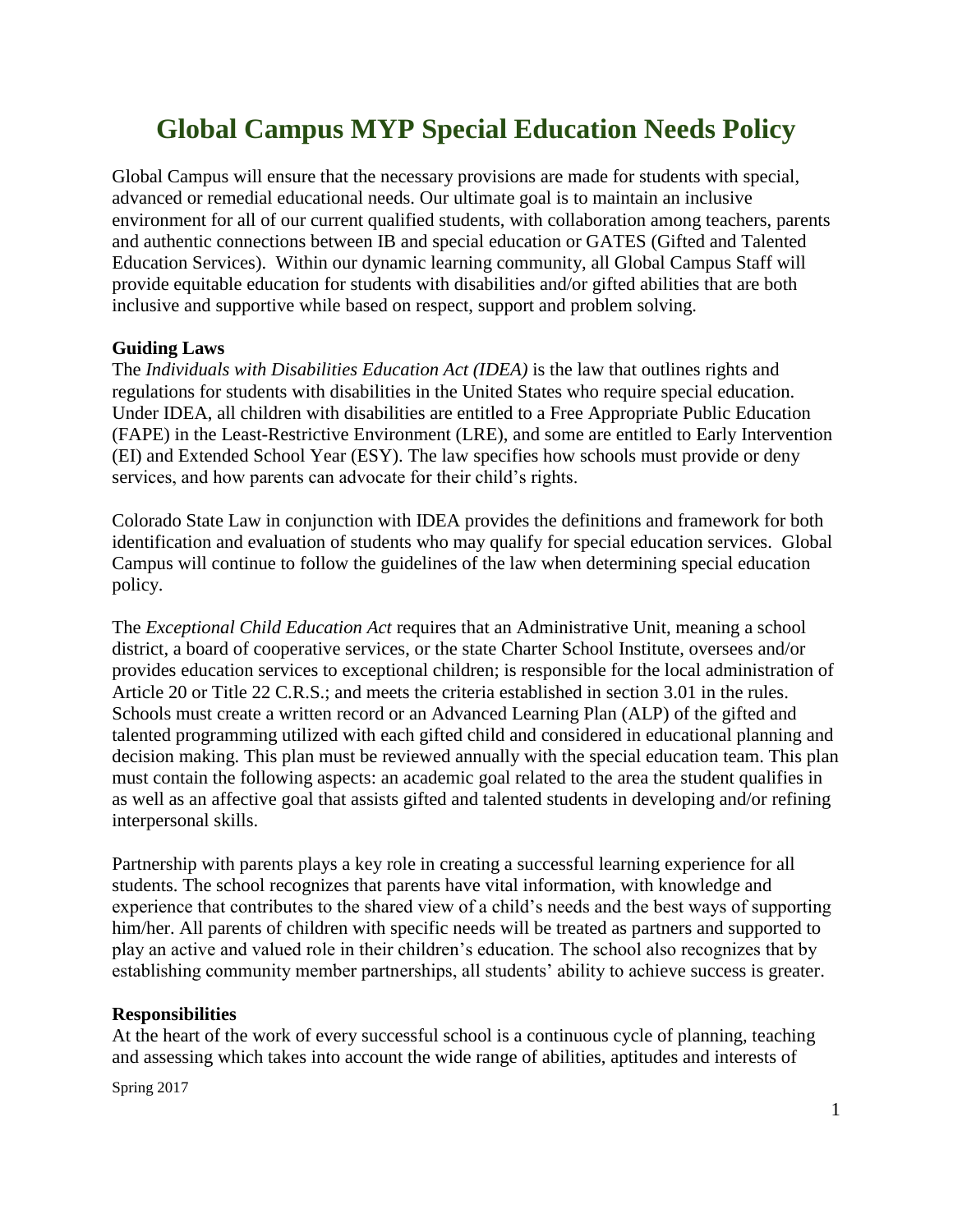children. In order to ensure that all students have equal access to the curriculum and are successful, we recognize the need to be purposeful in our planning and instruction for students with specific needs. Global Campus hired certified staff provide the necessary expertise needed to ensure all students needs are met and the school remains in legal compliance with state and federal guidelines.

## **Global staff recognizes that all students**

- have the ability to learn
- have the right to a Free Appropriate Public Education (FAPE)
- have different educational and behavioral needs and aspirations
- require different strategies for learning
- acquire, assimilate and communicate information at different rates
- need a range of different teaching approaches and experiences
- are unique and capable individuals
- have the ability to be and are expected to become active, compassionate lifelong learners

#### **The teachers will**

- comply with state and federal assessment requirements
- participate in provided trainings
- regularly administer and document formal and informal assessments
- provide differentiation to meet learner needs in their classrooms
- identify individual learning needs within the classroom
- implement appropriate interventions
- regularly monitor and review student growth collaboratively
- refer students who are not making adequate progress to the MTSS team\*
- refer students who may be gifted for testing
- actively participate in the MTSS process\*
- maintain accurate and confidential records of student progress
- create yearly ALPs for identified GATES students
- follow state and federal laws governing exceptional students

#### **The Special Education Team will**

- follow state and federal laws governing special education
- work collaboratively as a team to support students with special needs and act as inclusion manager
- collaborate and share resources with teachers and personnel at the Global Campus in order to provide a more inclusive and accessible learning environment for all students
- actively participate in the MTSS process
- develop and implement Individual Education Plans (IEP) per state and federal laws
- provide instruction and support in the least restrictive environment (LRE)
- provide differentiated instruction to meet the specific needs and goals of learners identified as having special needs
- monitor and report progress toward goals to IEP team (includes parents)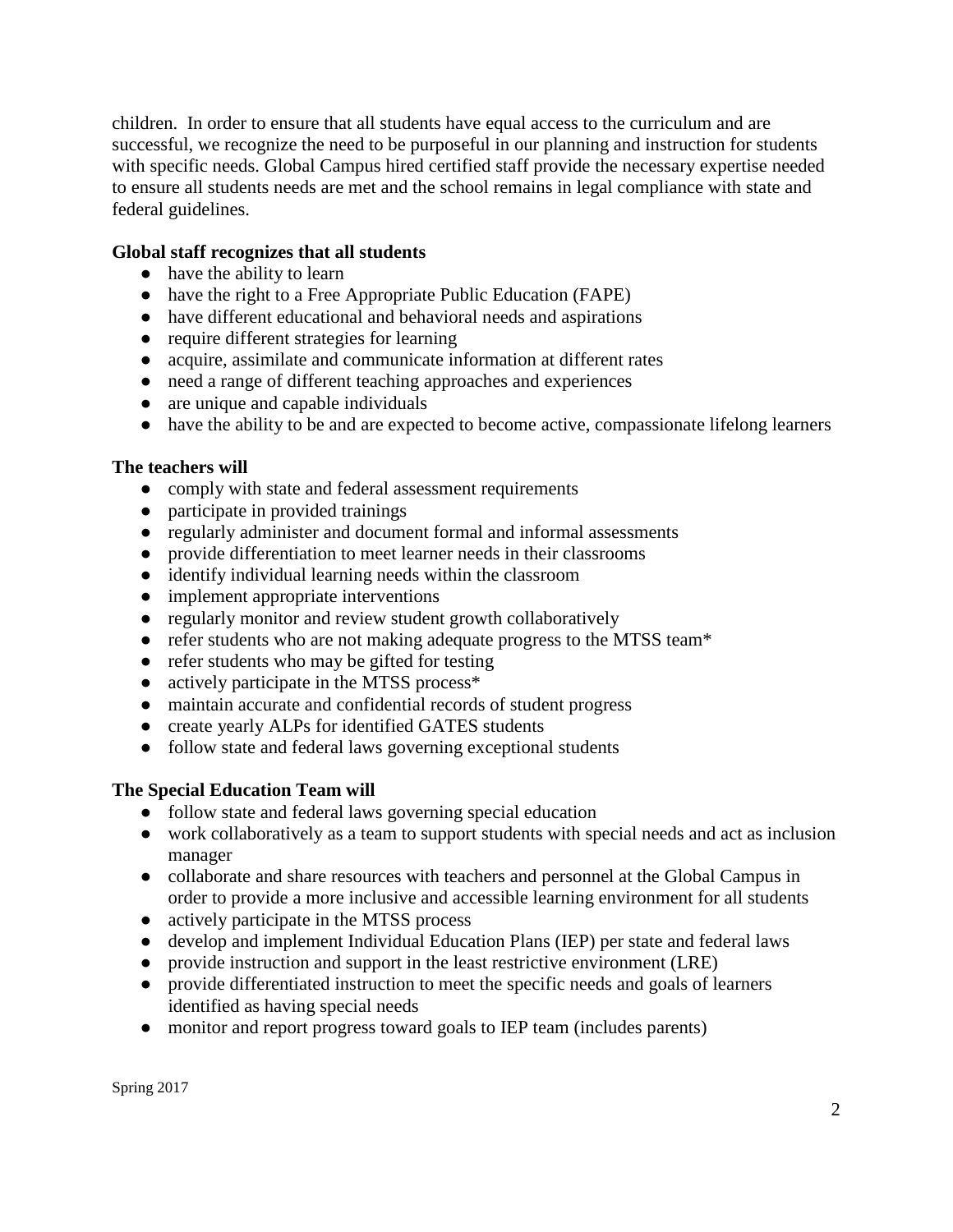- exit students from special education who have met goals and have demonstrated the ability to be successful in their classrooms without support from the special education team
- IEP transition planning will be developed and implemented following best practices, and according to state and federal guidelines
- will determine IEP Eligibly according to federal guidelines
- maintain accurate and confidential records of student progress
- structure, monitor and evaluate students through a weekly Child Study team meeting. Members included are: general education teacher, special education teacher, psychologist, administration, speech language pathologist

### **The school will**

- ensure that all students have the opportunity to actively participate in all school sanctioned activities
- provide training for personnel to successfully implement intervention and support student needs
- raise staff awareness of the needs to differentiate and to work effectively to provide regular training, coaching and staff development
- ensure staff compliance with state and federal requirements (including certified and qualified members to administer all applicable tests)
- support the MTSS process within the building including time, resources and training
- provide support opportunities to meet the special needs of our students
- ensure that certified staff members are qualified to serve student population with the appropriate resources
- ensure the school budget allocates all necessary funding by reflecting accurate state attendance counts throughout the year
- provide testing and screening tools for the special education team to use

# **Differentiated Instruction**

Differentiated instruction is the practice of modifying and adapting instruction, materials, content, and assessment to meet the learning needs of individual students to ensure both academic growth and success in their community and world. In a differentiated classroom, teachers recognize that all students have individual needs that require varied teaching methods to be successful in school. They see their role as creating that environment for their student and seek support as needed.

Differentiation could include resources both inside and outside of the classroom based on the learning and emotional needs of a student. At Global Campus students will be supported in a manner that acknowledges their right to share the same learning experiences as their peers. Wherever possible, students are included in the general education environment. However, we recognize that there are times when, to maximize learning, children need to work in small groups or in one-on-one situations outside of the classroom to close significant achievement gaps.

#### **Accommodations for Assessment**

Spring 2017